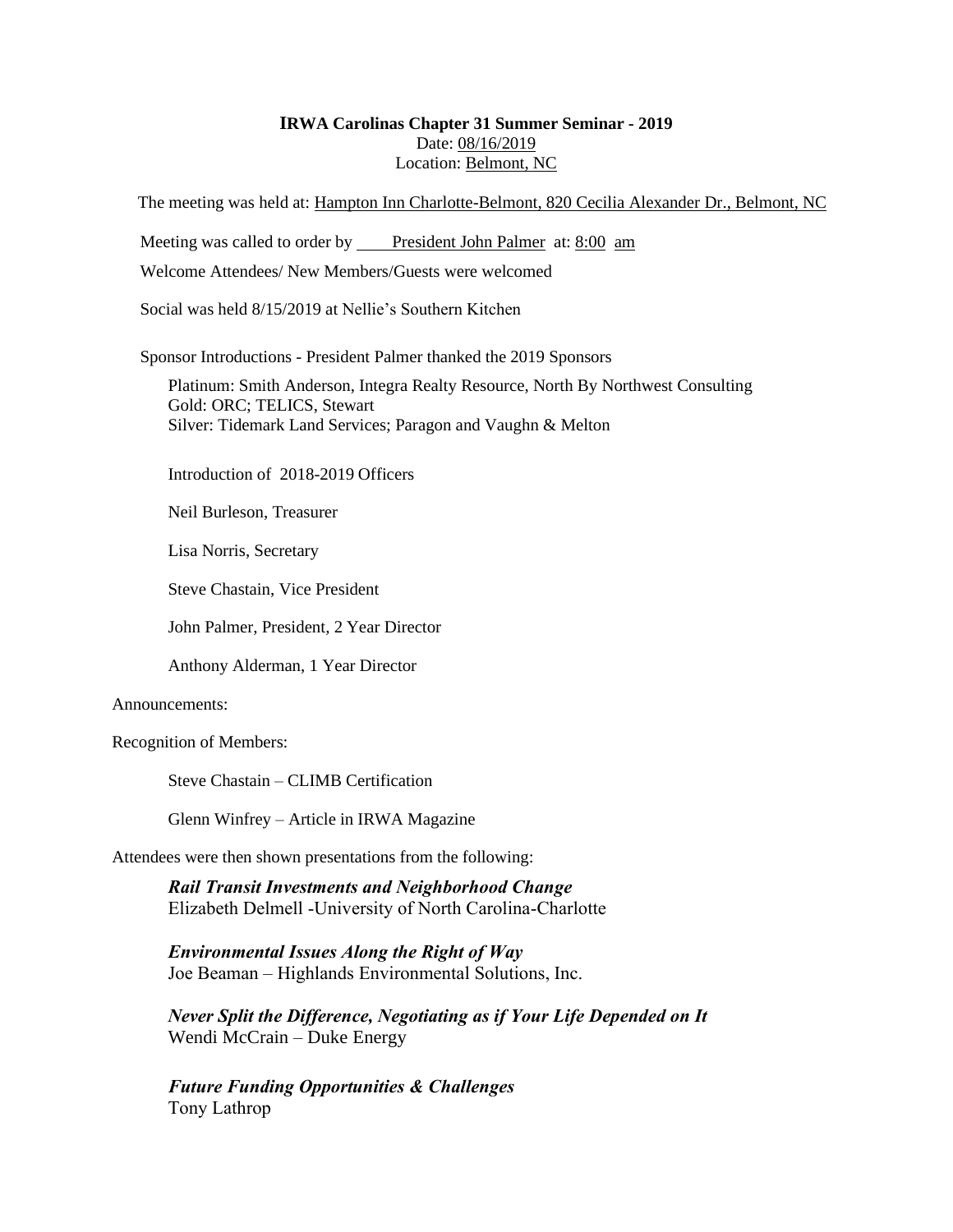The group broke for Lunch at 12:30 pm

## **Business Meeting**

The Chapter 31 business meeting began at 1:28 pm.

Secretary Lisa Norris called the roll.

**Board Members Present** – See roll call Sheet **Board Members Absent** – See roll Call Sheet

The minutes from the Spring Seminar held April 26, 2019 in Columbus, SC were presented as posted online and shown in the Summer newsletter. A motion was made by Paul McMahan to accept the Minutes as presented. Motion was seconded by **Bill Christian** and the motion was approved.

#### **Recertification Credit**

Motion was made by <u>Tim Huie t</u>o approve 4 hours of credit toward certification, seconded by Julie McDonald. Motion approved.

**Financial Report** – Treasurer Neil Burleson presented report. Profit and Loss Balance Sheet. - See Treasurer's report. Motion to approve Larry Wright and seconded by Julie McDonald.

**Committee Reports Education Report**: - No Report

**PDC Report**: PDC Chair transition to Carol Loyd. Checking By-Laws to make sure we follow Chapter By-Laws regarding PDC Chair requirement of SR/WA. Six (6) members were recertify. Acknowledgment will be in upcoming newsletter.

**Membership Report**: 20 new member to date

**Nominations and Elections**: No Report

**Young Professional**: - No Report

**Newsletter Report**: Wendi McCrain to chair Newsletter

**Oil and Pipeline Report**: Paul McMahan – Reported out on current events in industry: PSNC now Dominion Energy and Atlantic Coast Pipeline held up in court.

**Transportation Report:** Frank Mundy – NCDOT budget concerns

**Local Public Agency – Need Chair – Anthony Alderman volunteered – will have to be nominated by Upcoming President**

**Utilities Report:** Glenn Winfree – Presentation/Speakers

**Audit Report:** No Report

**Sponsorship** – Julie McDonald - Need assistance with Sponsorship Committee

**Webmaster Report:** No Report